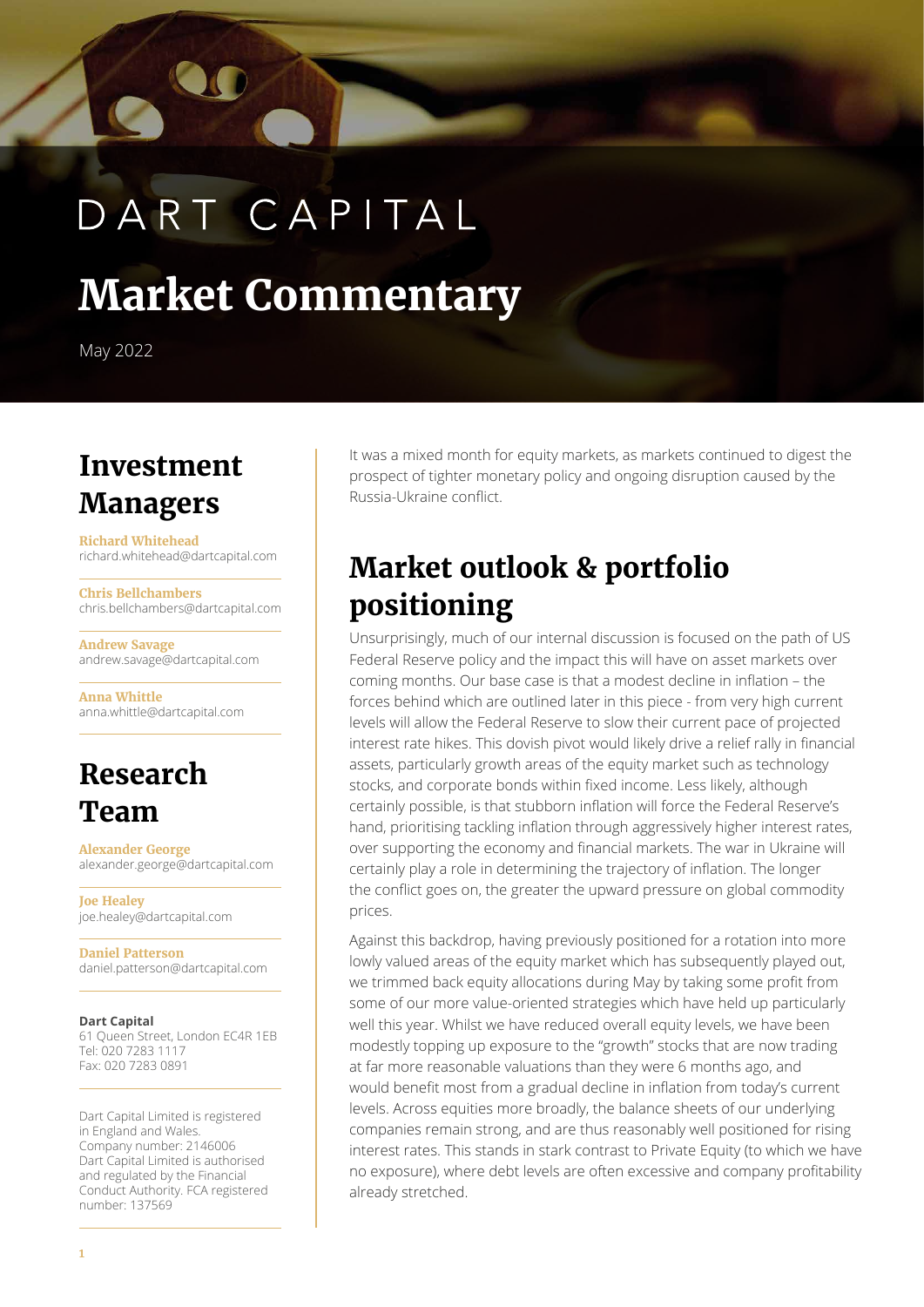Outside of equities, we retain significant exposure to high quality short-dated bonds, as well as the likes of gold, with this area providing a useful source of liquidity should we see attractive opportunities to re-allocate to within the equity market. Furthermore, we retain sizeable holdings in assets denominated in overseas currency, notably the US dollar which has helped bolster portfolio resiliency during the challenging market conditions of this year.

#### **UK**

The UK government finally relented and announced more stimulus measures, with sizeable cash payments to households to help pay for increased energy bills. The Bank of England remain more unpredictable than most other Central Banks, although at least one further rate increase is expected – in July - before the Bank of England re-assesses their plans. The Bank continue to balance being seen to fight inflation whilst managing concerns over the impact this will have on economic growth – particularly on the housing market – and energy bills which are already squeezing household disposable income. The inflation data for the month came in slightly above economist expectations, increasing 9% year-on-year in the 12 months to the end of April.

The large-cap UK equity index has remained relatively resilient despite the declines seen in the US, although this has been largely due to the greater exposure to energy and mining companies within the UK index, with many stocks outside of these sectors seeing significant declines in share prices so far this year. MSCI UK All-Cap ended the month up 0.5% in capital return terms.

## **US**

US inflation data showed a modest decline in April, indicative of a potential moderation of price gains across the US. There are clearly some areas of the US inflation figures which will decline over coming months, such as used car prices, which skyrocketed during the pandemic, and manufacturer profit margins, which will likely moderate. Notably, our third party economics research provider Pantheon Macro expect that this will drive a sharp decline in core inflation (which excludes food and energy) over the second half of this year. However, some components of the standard CPI inflation figures – which currently stands at 8.3% in the 12 months to the end of April - are expected to remain stickier, such as rent increases and energy prices, which will keep the figures elevated well above the Federal Reserve's 2% target for at least the remainder of this year.

As the US is largely self-sufficient in energy production, high oil and gas prices have less overall impact on their economy than the Eurozone. Whilst this has helped drive a rally in the US Dollar over recent months, we remain wary of the fact that the high asset valuations and debt levels – particularly across private equity and residential property – make the financial side of the American economy highly sensitive to higher interest rates and the Quantitative Tightening that the Federal Reserve are using to quell inflation concerns. As a result, we are more cautious on the Dollar than most at this juncture, given its extremely elevated valuation and the potential softening of the Federal Reserve's stance on rate rises later this year. The S&P 500 ended the month flat in US Dollar terms.



#### **US Core inflation will fall sharply from Q4 onwards**